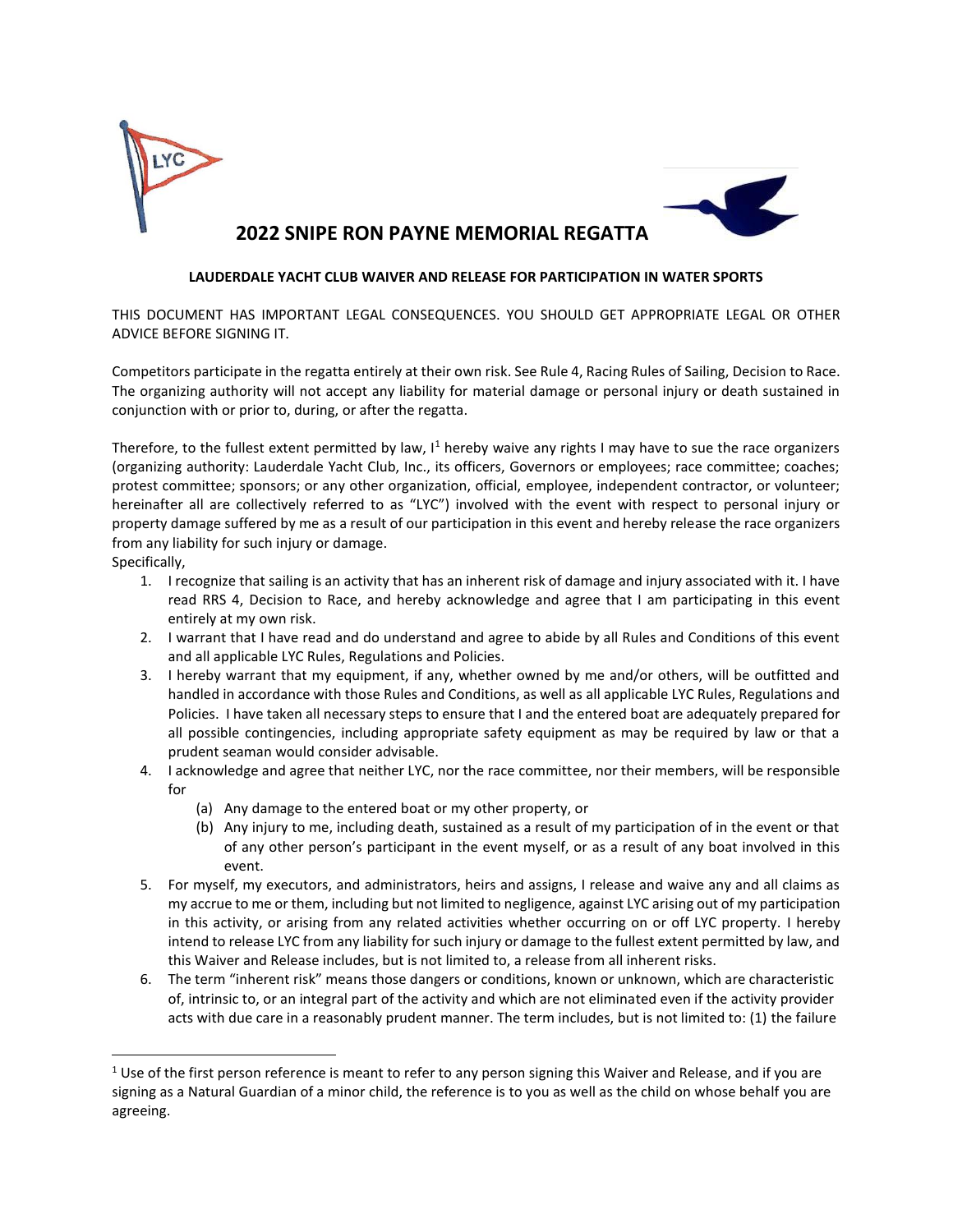by LYC to warn me of an inherent risk; and (2) the risk that a participant in the activity may act in a negligent or intentional manner and contribute to the injury or death to anyone, including me. A participant does not include LYC. By executing this Waiver and Release, I am acknowledging that participation in water sports activities is an inherently dangerous activity that involves risks of death and/or serious bodily injury that cannot be prevented or avoided even by the exercise of reasonable care. The following list, though not exhaustive, exemplifies many of the types of risks and potential injuries that I could encounter in connection with your participation in this water sport:

- changing water flow, tides, currents, wave action, eddies, whirlpools, and vessel wakes;
- collision with other participants; collision with watercraft, whether owned or operated by LYC, collision with man-made or natural objects;
- the negligent actions and/or omissions of other participants;
- our own actions and/or omissions, our level of competency as to the activity, and our own physical and mental conditions;
- our sense of balance, physical coordination, ability to operate equipment, and ability to swim;
- wind shear, inclement weather, lightning, variances and extremes of wind, weather and temperature;
- collision, capsizing, sinking, falling, slipping or other hazards that may result in wetness, injury, exposure to the elements, hypothermia, impact of the body upon the water, injection of water into any body orifices, and/or drowning;
- the presence of insects, wild animals, as well as dangerous plant life, bacteria, amoebas, and marine life forms;
- equipment failure, improper use of equipment and/or impacting equipment;
- heat or sun related injuries or illnesses, including sunburn, sun stroke or dehydration; and
- fatigue, chill, shock and/or dizziness which may increase your reaction time.

## 7. I do further hereby agree to exclusive jurisdiction in Broward County, and  $\blacksquare$  WAIVE ANY RIGHT

## EITHER OR BOTH OF US HAVE TO TRIAL BY JURY.

- 8. If any one or more section, subsection, sentence, clause, phrase, word, provision or application of this Waiver and Release shall for any person or circumstance be held to be illegal, invalid, unenforceable, and/or unconstitutional, such decision shall not affect the validity of any other section, subsection, sentence, clause, phrase, word, provision or application of this Waiver and Release which is operable without the offending section, subsection, sentence, clause, phrase, word, provision or application shall remain effective notwithstanding such illegal, invalid, unenforceable, and/or unconstitutional section, subsection, sentence, clause, phrase, word, provision or application, and every section, subsection, sentence, clause, phrase, word, provision or application of this Waiver and Release are declared severable.
- 9. I understand this document has important legal consequences and have consulted such legal and other advisors as I deem appropriate before signing.

| Printed Name of Adult Participant* | Signature of Adult Participant | DATE |
|------------------------------------|--------------------------------|------|
| Printed Name of Adult Participant* | Signature of Adult Participant | DATE |

### \***EACH ADULT PARTICIPANT MUST INDIVIDUALLY SIGN OR SIGN A SEPARATE AGREEMENT.**

#### **SEE ATTACHED SUPPLEMENTAL FORM FOR LIMITED WAIVER AND RELEASE FOR MINOR CHILDREN**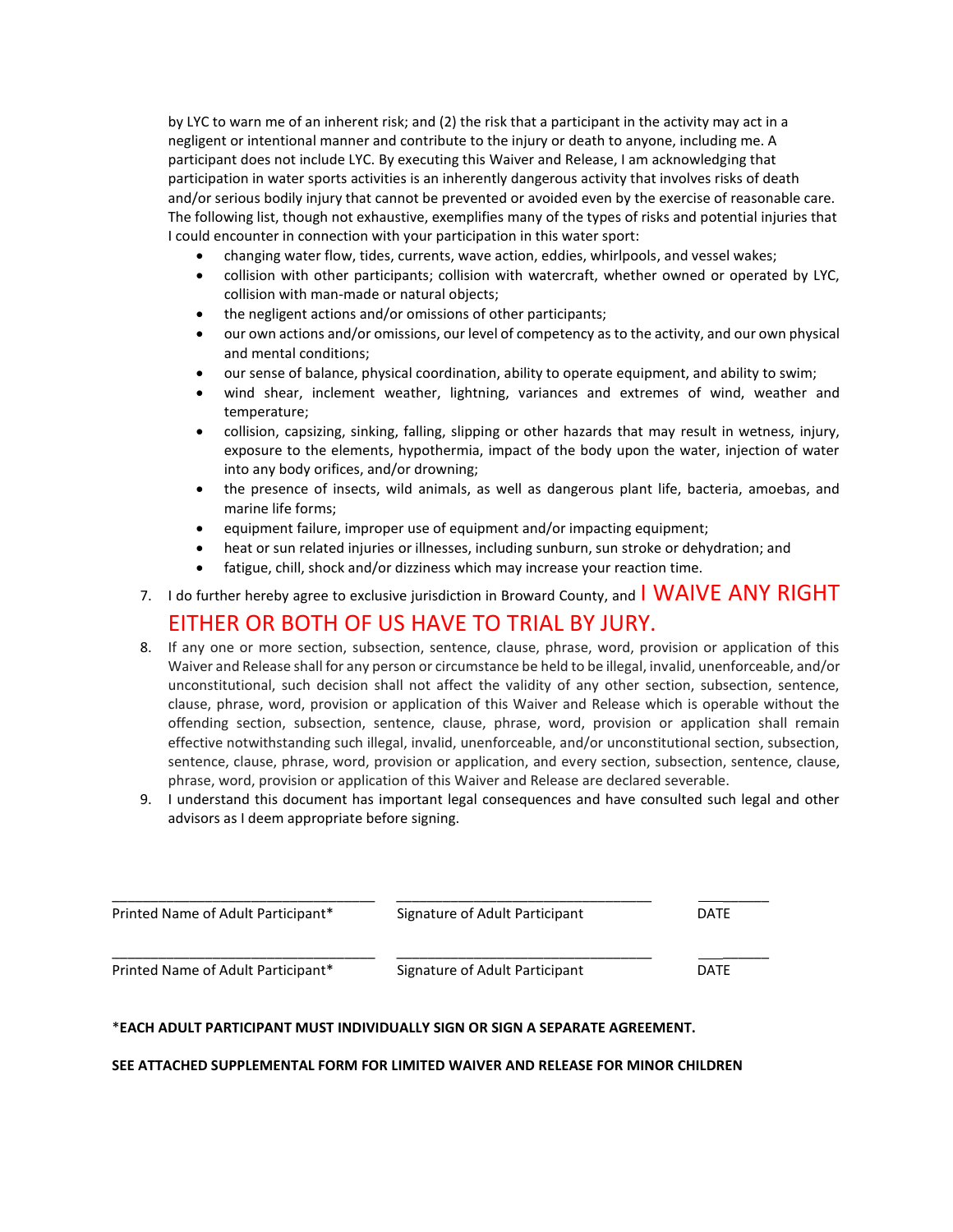# **NOTICE TO THE MINOR CHILD'S NATURAL GUARDIAN**

READ THIS FORM COMPLETELY AND CAREFULLY. YOU ARE AGREEING TO LET YOUR MINOR CHILD ENGAGE IN A POTENTIALLY DANGEROUS ACTIVITY. YOU ARE AGREEING THAT, EVEN IF the race organizers (organizing authority: Lauderdale Yacht Club, Inc., its officers, Governors or employees; race committee; coaches; protest committee; sponsors; or any other organization, official, employee, independent contractor, or volunteer; hereinafter all are collectively referred to as "LYC") USES REASONABLE CARE IN PROVIDING THIS ACTIVITY, THERE IS A CHANCE YOUR CHILD MAY BE SERIOUSLY INJURED OR KILLED BY PARTICIPATING IN THIS ACTIVITY BECAUSE THERE ARE CERTAIN DANGERS INHERENT IN THE ACTIVITY WHICH CANNOT BE AVOIDED OR ELIMINATED. BY SIGNING THIS FORM YOU ARE GIVING UP YOUR CHILD'S RIGHT AND YOUR RIGHT TO RECOVER FROM LYC IN A LAWSUIT FOR ANY PERSONAL INJURY, INCLUDING DEATH, TO YOUR CHILD OR ANY PROPERTY DAMAGE THAT RESULTS FROM THE RISKS THAT ARE A NATURAL PART OF THE ACTIVITY. YOU HAVE THE RIGHT TO REFUSE TO SIGN THIS FORM, AND LYC HAS THE RIGHT TO REFUSE TO LET YOUR CHILD PARTICIPATE IF YOU DO NOT SIGN THIS FORM.

# **NATURAL GUARDIAN'S ACKNOWLEDGEMENT OF RELEASE ON BEHALF OF MINOR CHILD**

If either Participant is a minor (under 18), signature of Natural Guardian (biological parent with custody or joint custody) for each minor Participant. Your signature below reflects your express assent to be bound to the terms of this Notice, Waiver and Release for you and your minor child. Your signature also represents your attestation to being the natural guardian of the minor child(ren) listed below and possessing the legal authority to sign this agreement on their behalf.